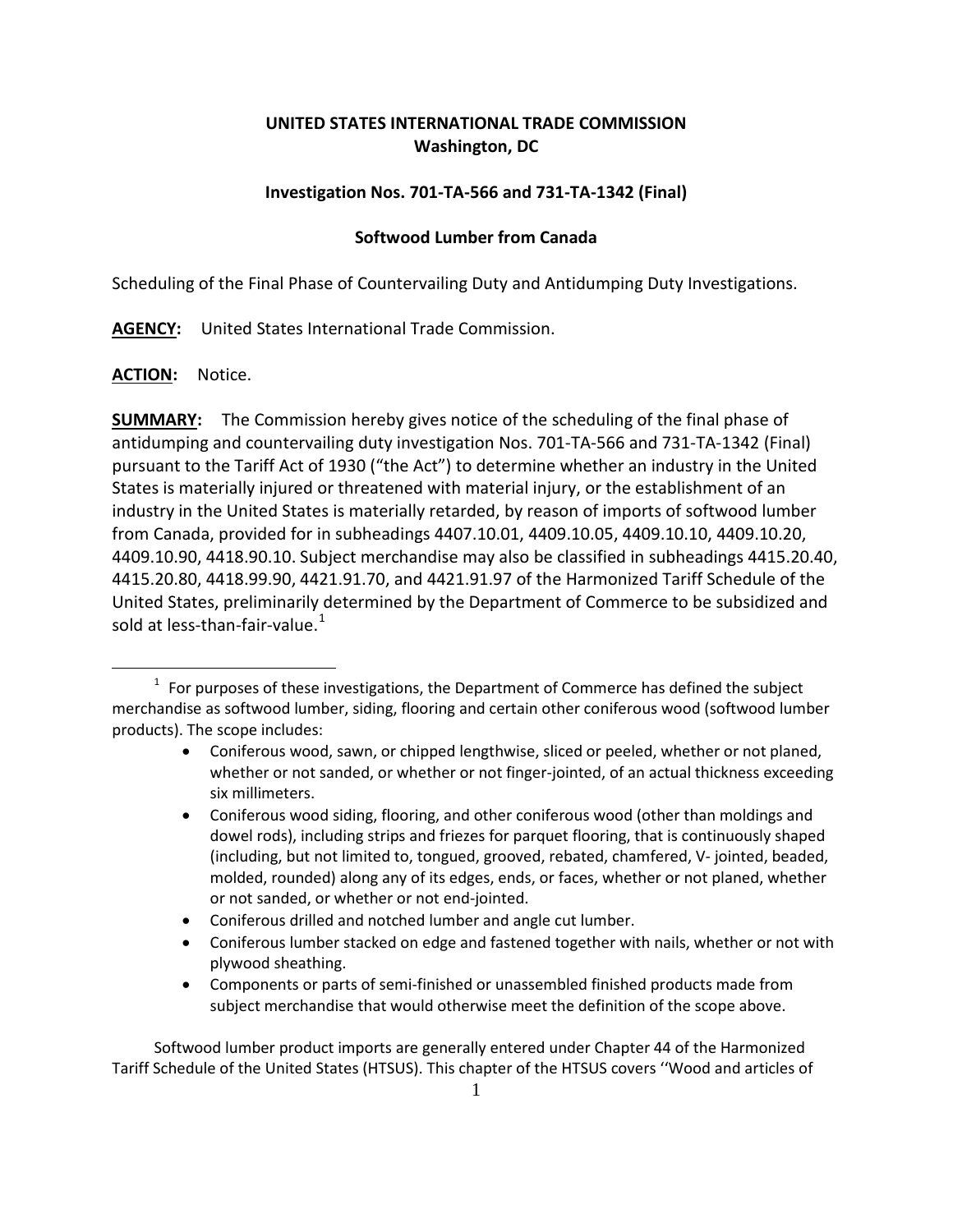## **EFFECTIVE DATE:** June 30, 2017.

 $\overline{a}$ 

**FOR FURTHER INFORMATION CONTACT:** Fred Ruggles (202-205-3187, [fred.ruggles@usitc.gov\)](mailto:fred.ruggles@usitc.gov), Office of Investigations, U.S. International Trade Commission, 500 E Street SW, Washington, DC 20436. Hearing-impaired persons can obtain information on this matter by contacting the Commission's TDD terminal on 202-205-1810. Persons with mobility impairments who will need special assistance in gaining access to the Commission should contact the Office of the Secretary at 202-205-2000. General information concerning the Commission may also be obtained by accessing its internet server (*[https://www.usitc.gov](https://www.usitc.gov/)*). The public record for these investigations may be viewed on the Commission's electronic docket (EDIS) at *[https://edis.usitc.gov](https://edis.usitc.gov/)*.

wood.'' Softwood lumber products that are subject to this investigation are currently classifiable under the following ten-digit HTSUS subheadings in Chapter 44: 4407.10.01.01; 4407.10.01.02; 4407.10.01.15; 4407.10.01.16; 4407.10.01.17; 4407.10.01.18; 4407.10.01.19; 4407.10.01.20; 4407.10.01.42; 4407.10.01.43; 4407.10.01.44; 4407.10.01.45; 4407.10.01.46; 4407.10.01.47; 4407.10.01.48; 4407.10.01.49; 4407.10.01.52; 4407.10.01.53; 4407.10.01.54; 4407.10.01.55; 4407.10.01.56; 4407.10.01.57; 4407.10.01.58; 4407.10.01.59; 4407.10.01.64; 4407.10.01.65; 4407.10.01.66; 4407.10.01.67; 4407.10.01.68; 4407.10.01.69; 4407.10.01.74; 4407.10.01.75; 4407.10.01.76; 4407.10.01.77; 4407.10.01.82; 4407.10.01.83; 4407.10.01.92; 4407.10.01.93; 4409.10.05.00; 4409.10.10.20; 4409.10.10.40; 4409.10.10.60; 4409.10.10.80; 4409.10.20.00; 4409.10.90.20; 4409.10.90.40; and 4418.99.10.00.

Subject merchandise as described above might be identified on entry documentation as stringers, square cut box-spring-frame components, fence pickets, truss components, pallet components, flooring, and door and window frame parts. Items so identified might be entered under the following ten-digit HTSUS subheadings in Chapter 44: 4415.20.40.00; 4415.20.80.00; 4418.99.90.05; 4418.99.90.20; 4418.99.90.40; 4418.99.90.95; 4421.91.70.40; and 4421.91.97.80.

Although these HTSUS subheadings are provided for convenience and customs purposes, the written description of the scope of these investigations is dispositive.

The scope of the order excludes the following items: U.S.-origin lumber shipped to Canada for processing and imported into the United States is excluded from the scope of the investigations if the processing occurring in Canada is limited to one or more of the following: (1) Kiln drying; (2) planing to create smooth-to-size board; or (3) sanding. Box-spring frame kits are excluded if they contain the following wooden pieces—two side rails, two end (or top) rails and varying numbers of slats. The side rails and the end rails must be radius-cut at both ends. The kits must be individually packaged and must contain the exact number of wooden components needed to make a particular box spring frame, with no further processing required. None of the components exceeds 1″ in actual thickness or 83″ in length. Radius-cut box-spring-frame components, not exceeding 1″ in actual thickness or 83″ in length, ready for assembly without further processing are excluded. The radius cuts must be present on both ends of the boards and must be substantially cut so as to completely round one corner.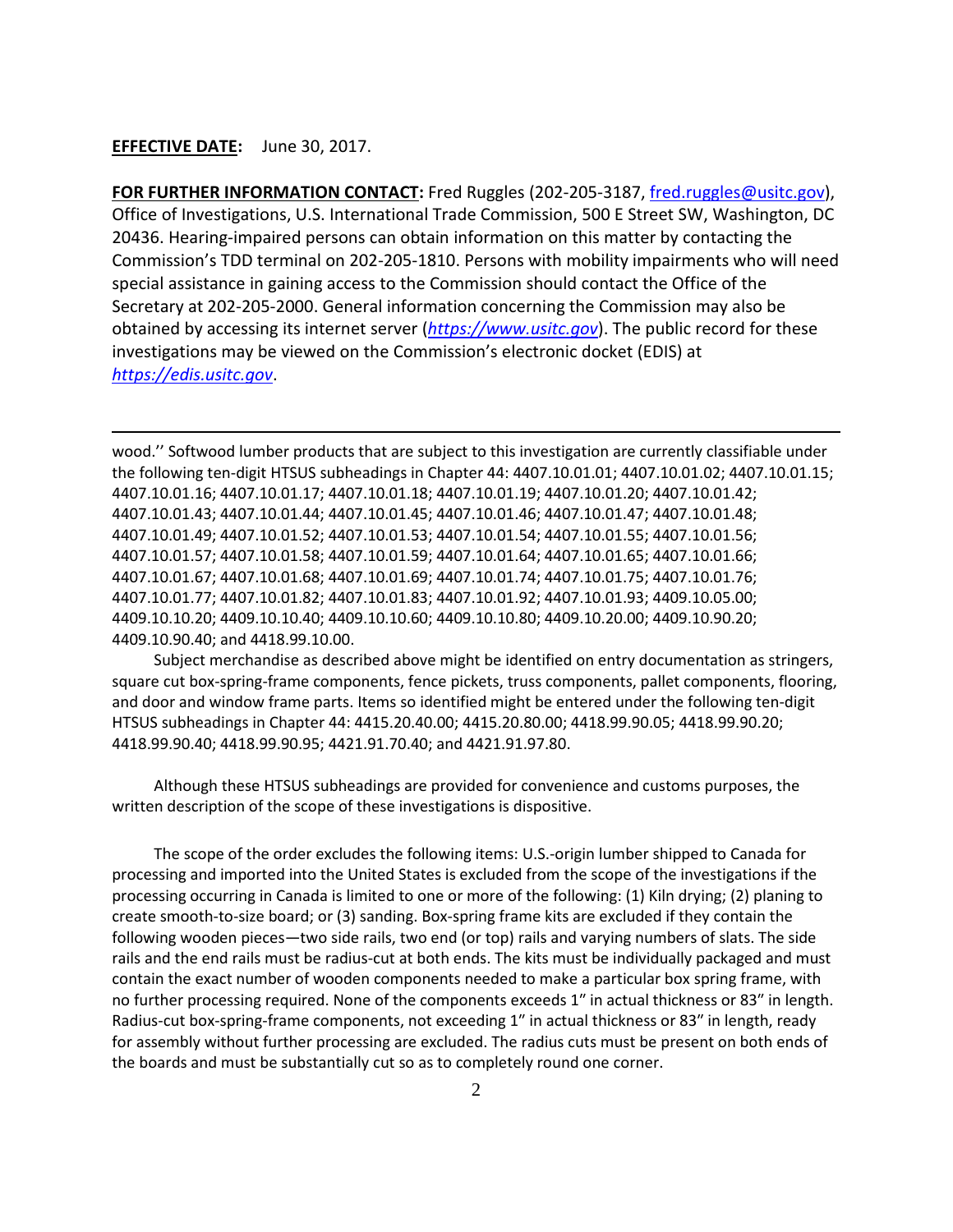## **SUPPLEMENTARY INFORMATION:**

 $\overline{a}$ 

**Background.**--The final phase of these investigations is being scheduled pursuant to sections 705(b) and 731(b) of the Tariff Act of 1930 (19 U.S.C. 1671d(b) and 1673d(b)), as a result of affirmative preliminary determinations by the Department of Commerce that certain benefits which constitute subsidies within the meaning of section 703 of the Act (19 U.S.C. 1671b) are being provided to manufacturers, producers, or exporters in Canada of softwood lumber, and that such products are being sold in the United States at less than fair value within the meaning of section 733 of the Act (19 U.S.C. 1673b). The investigations were requested in petitions filed on November 25, 2016, by the Committee Overseeing Action for Lumber International Trade Investigations or Negotiations (the "Coalition").<sup>[2](#page-2-0)</sup>

For further information concerning the conduct of this phase of the investigations, hearing procedures, and rules of general application, consult the Commission's Rules of Practice and Procedure, part 201, subparts A and B (19 CFR part 201), and part 207, subparts A and C (19 CFR part 207).

**Participation in the investigations and public service list.**--Persons, including industrial users of the subject merchandise and, if the merchandise is sold at the retail level, representative consumer organizations, wishing to participate in the final phase of these investigations as parties must file an entry of appearance with the Secretary to the Commission, as provided in section 201.11 of the Commission's rules, no later than 21 days prior to the hearing date specified in this notice. A party that filed a notice of appearance during the preliminary phase of the investigations need not file an additional notice of appearance during this final phase. The Secretary will maintain a public service list containing the names and addresses of all persons, or their representatives, who are parties to the investigations.

**Limited disclosure of business proprietary information (BPI) under an administrative protective order (APO) and BPI service list.**--Pursuant to section 207.7(a) of the Commission's rules, the Secretary will make BPI gathered in the final phase of these investigations available to authorized applicants under the APO issued in the investigations, provided that the application is made no later than 21 days prior to the hearing date specified in this notice. Authorized applicants must represent interested parties, as defined by 19 U.S.C. 1677(9), who are parties to the investigations. A party granted access to BPI in the preliminary phase of the investigations need not reapply for such access. A separate service list will be maintained by the Secretary for those parties authorized to receive BPI under the APO.

<span id="page-2-0"></span><sup>&</sup>lt;sup>2</sup> The Coalition is an ad hoc association whose members are: U.S. Lumber Coalition, Inc., Collum's Lumber Products, L.L.C., Hankins, Inc., Potlach Corp., Rex Lumber Company, Seneca Sawmill Company, Sierra Pacific Industries, Stimson Lumber Company, Swanson Group, Weyerhaeuser Company, Carpenters Industrial Council, Giustina Land and Timber Company, Sullivan Forestry Consultants, Inc. The Coalition is "an association, a majority of whose members is composed of interested parties" described in Section 771(9)(C) of the Act, 19 U.S.C. §§ 1677(9)(C).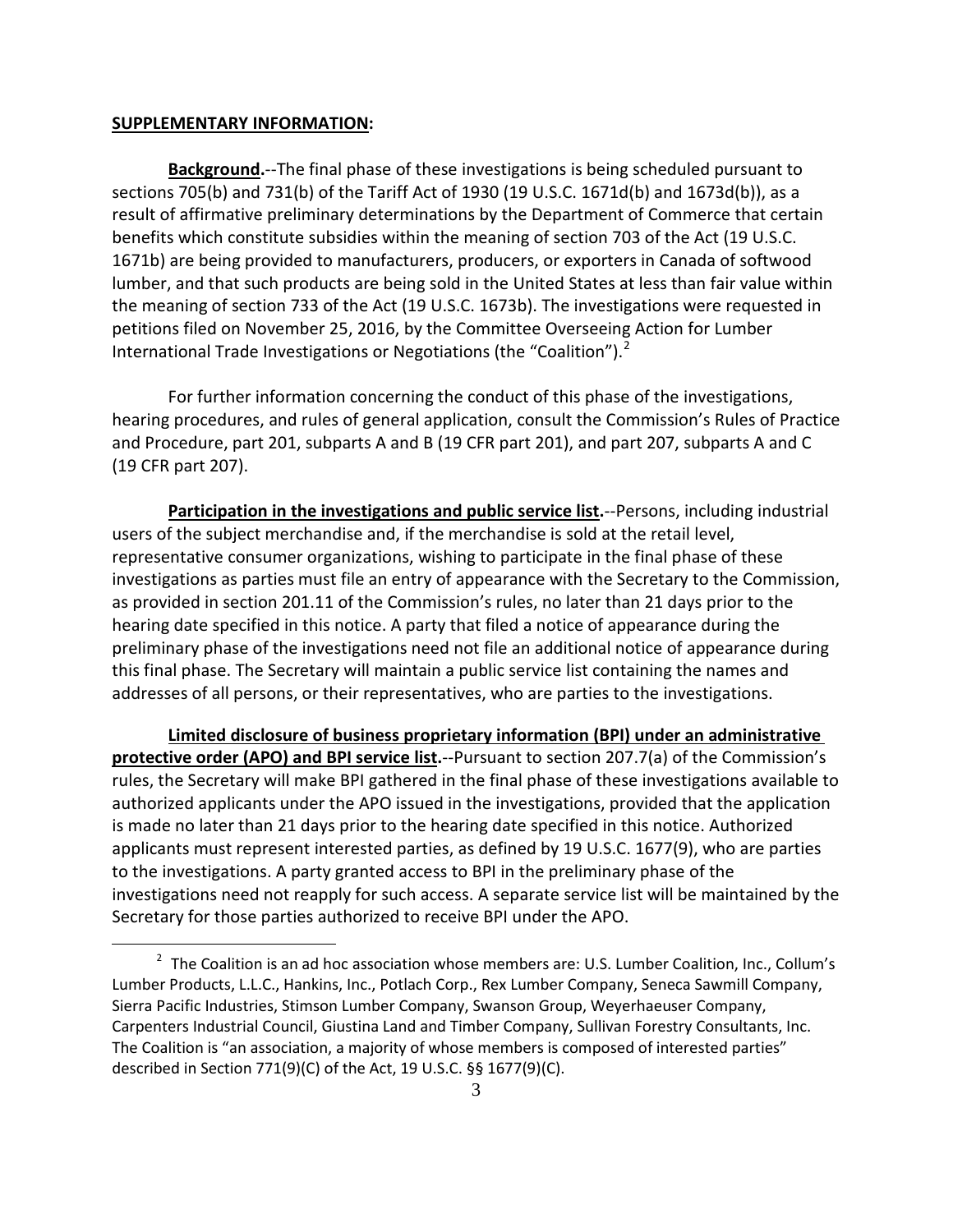**Staff report.**--The prehearing staff report in the final phase of these investigations will be placed in the nonpublic record on August 28, 2017, and a public version will be issued thereafter, pursuant to section 207.22 of the Commission's rules.

**Hearing.**--The Commission will hold a hearing in connection with the final phase of these investigations beginning at 9:30 a.m. on Tuesday, September 12, 2017, at the U.S. International Trade Commission Building. Requests to appear at the hearing should be filed in writing with the Secretary to the Commission on or before September 6, 2017. A nonparty who has testimony that may aid the Commission's deliberations may request permission to present a short statement at the hearing. All parties and nonparties desiring to appear at the hearing and make oral presentations should participate in a prehearing conference to be held on September 8, 2017, at the U.S. International Trade Commission Building, if deemed necessary. Oral testimony and written materials to be submitted at the public hearing are governed by sections 201.6(b)(2), 201.13(f), and 207.24 of the Commission's rules. Parties must submit any request to present a portion of their hearing testimony i**n camera** no later than 7 business days prior to the date of the hearing.

**Written submissions.**--Each party who is an interested party shall submit a prehearing brief to the Commission. Prehearing briefs must conform with the provisions of section 207.23 of the Commission's rules; the deadline for filing is September 5, 2017. Parties may also file written testimony in connection with their presentation at the hearing, as provided in section 207.24 of the Commission's rules, and posthearing briefs, which must conform with the provisions of section 207.25 of the Commission's rules. The deadline for filing posthearing briefs is September 19, 2017. In addition, any person who has not entered an appearance as a party to the investigations may submit a written statement of information pertinent to the subject of the investigations, including statements of support or opposition to the petition, on or before September 19, 2017. On October 6, 2017, the Commission will make available to parties all information on which they have not had an opportunity to comment. Parties may submit final comments on this information on or before October 10, 2017, but such final comments must not contain new factual information and must otherwise comply with section 207.30 of the Commission's rules. All written submissions must conform with the provisions of section 201.8 of the Commission's rules; any submissions that contain BPI must also conform with the requirements of sections 201.6, 207.3, and 207.7 of the Commission's rules. The Commission's *Handbook on E-Filing*, available on the Commission's website at *[https://edis.usitc.gov](https://edis.usitc.gov/)*, elaborates upon the Commission's rules with respect to electronic filing.

Additional written submissions to the Commission, including requests pursuant to section 201.12 of the Commission's rules, shall not be accepted unless good cause is shown for accepting such submissions, or unless the submission is pursuant to a specific request by a Commissioner or Commission staff.